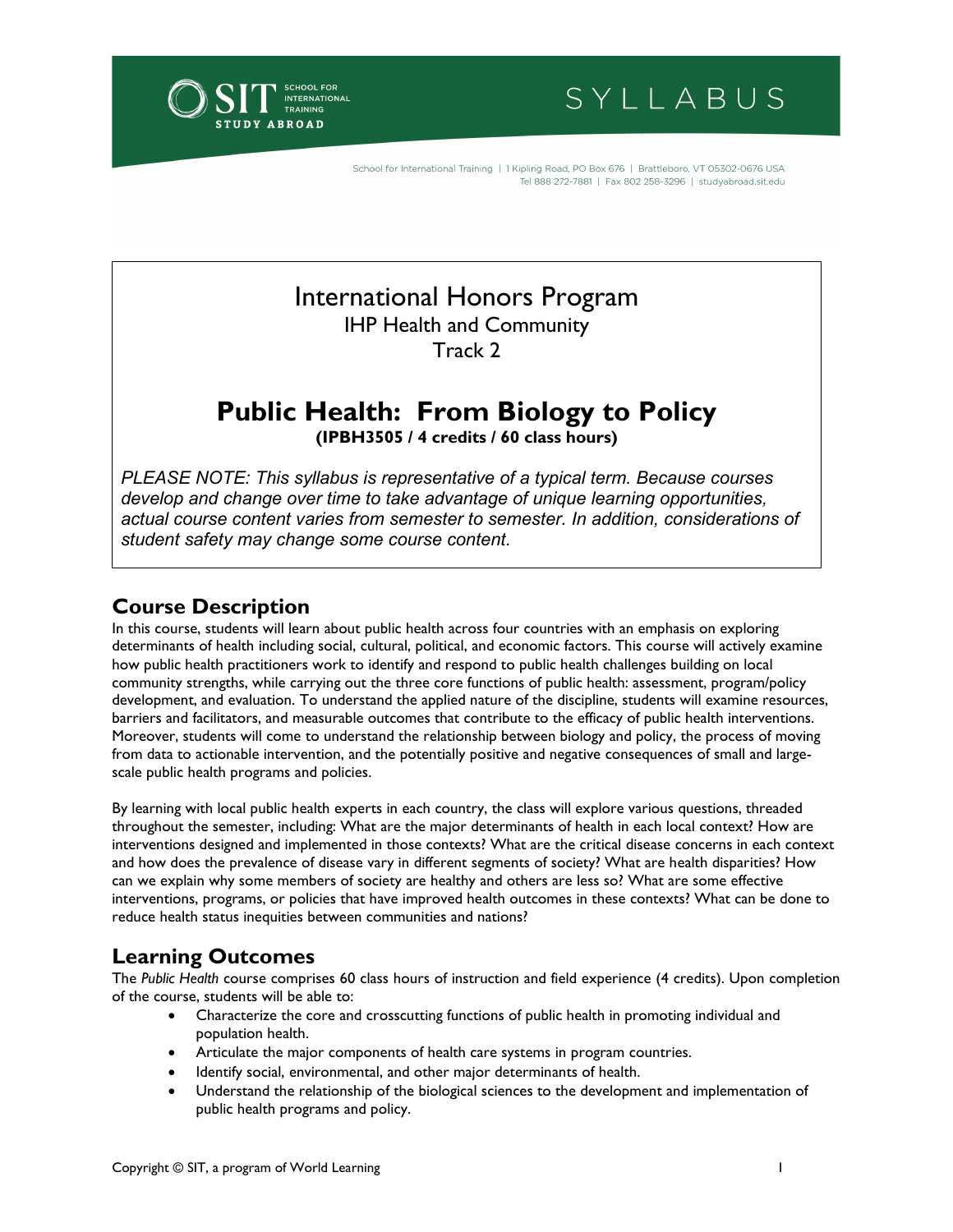- Recognize the role of public health interventions in improving health outcomes, as well as barriers and complications to implementation.
- Recognize the roles that governmental, private, and non-profit stakeholders play in the assessment, development, and evaluation of public health policies, programs, and interventions.
- Understand how all of these powers work together to help or hinder health equity.

# **Materials**

All course readings will be electronically available via the course Dropbox site. Hard copy country-specific course readings will be distributed in-country, except in the case of the USA where the readings were sent to you as part of your pre-departure assignments. An electronic course reader for the first session will be outlined below. Students are responsible for downloading these materials and can print them at their own discretion. You may opt in or out of getting hard copies.

# **Methodology**

This course is organized into an introduction and four modules. You will have local faculty in each program location who will teach the classes for module delivered in that country program. Your local faculty will give and grade the assignments for their module . All local faculty have collaborated and normed assignment expectations, rubrics, and grading. The collection of your GH assignments will become your "GH Portfolio" and will be the basis for the final Comparative Module Four assignment given and graded by the Program Director.

There will be two types of assignments for this class: (1) one assignment of approximately 1,000 words, recurring in each country, generally submitted by the second week of the country program, (2) one larger assignment of approximately 1,250+ words, specific to each country, that will take the form of a paper, project, or activity submitted towards the end of the country program.

*NB: All work for this course will be handed in electronically via Moodle. This collective work will become the PH Portfolio for the final Comparative Module assignment.*

# **Assignments**

Assignments (except for hard copy assignments) should be submitted via the course's Moodle site. Assignments are due the day assigned, uploaded to Moodle. Grades will be returned via Moodle as well.

Students may never use email to submit assignments, per SIT IT Policy.

PLEASE SUBMIT ALL ASSIGNMENTS AS A MICROSOFT WORD FILE to allow for in-document comments. All assignments are to be double spaced with one-inch margins in 11 Times New Roman font. The American Psychological Association (APA) referencing style is preferred.

When using APA format, follow the author-date method of in-text citation. This means that the author's last name and the year of publication for the source should appear in the text, for example, (Jones, 1998), and a complete reference should appear in the reference list at the end of the paper. If you are referring to an idea from another work but not directly quoting the material, or making reference to an entire book, article or other work, you only have to make reference to the author and year of publication and not the page number in your in-text reference. All sources that are cited in the text must appear in the reference list at the end of the paper.

Please include your name on every page of the assignment itself in the header, and the file name should have the following naming convention:

Name\_Country\_NameOfAssignment.doc e.g. Josslyn\_South Africa\_MappingHealthcareSystem.doc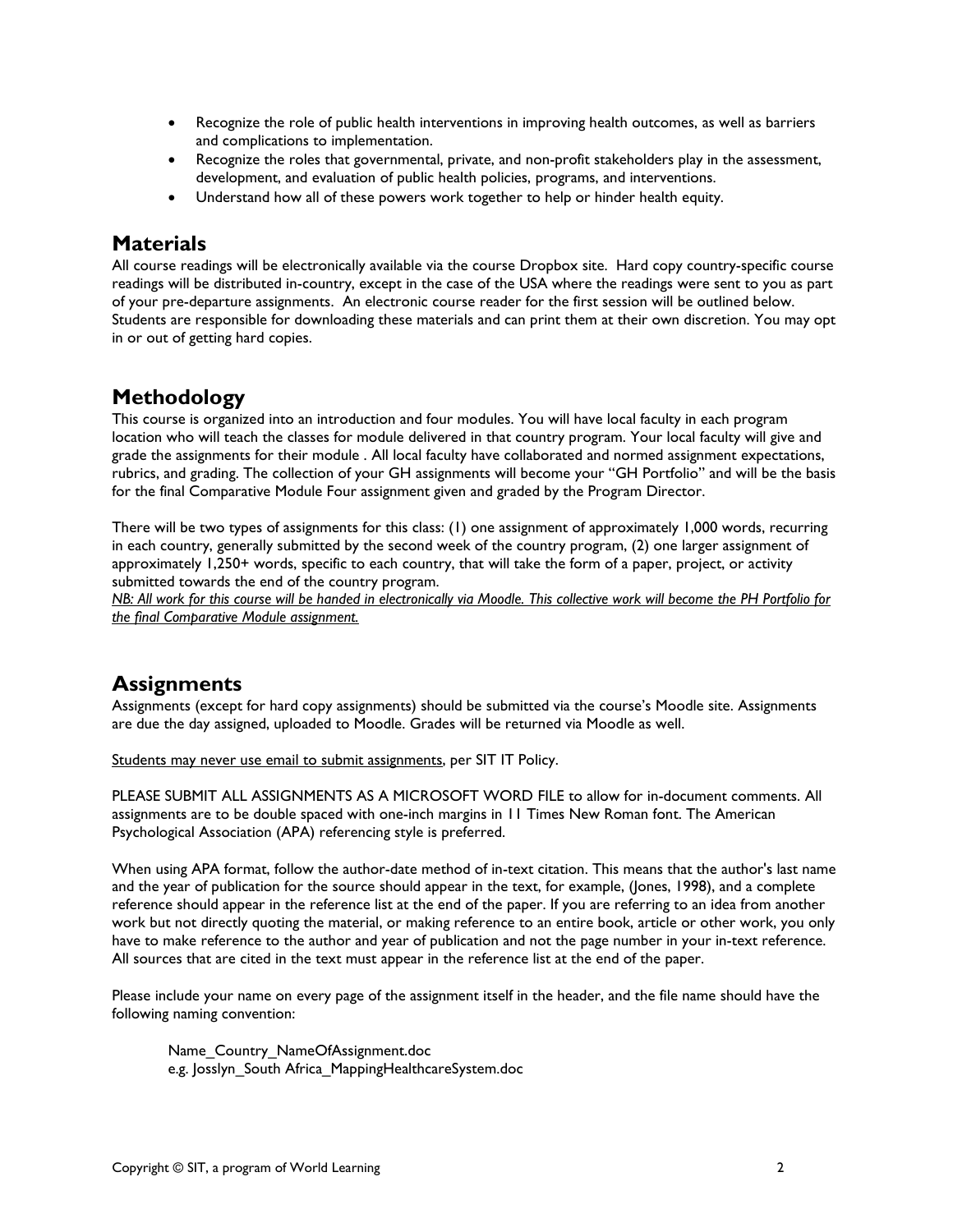For hard copy assignments, you may be asked to submit the original. KEEP A DIGITAL COPY OF ALL WORK YOU TURN IN ON YOUR COMPUTER, so as to avoid unexpected disaster and significant inconvenience for all parties involved; this may mean scanning or photographing any hard copy assignments (and keeping a copy in .jpg or .pdf). Assignments that are not easily legible will be returned ungraded.

See end of syllabus for late work and make-up assignments policies.

# **Evaluation and Grading Criteria**

| <b>Assignment</b>                                                       | <b>Points</b>   |
|-------------------------------------------------------------------------|-----------------|
|                                                                         |                 |
| Launch Module: Mapping the Healthcare System USA; Neighborhood Activity | 0               |
|                                                                         |                 |
| Mapping the Healthcare System Vietnam                                   | $\overline{10}$ |
| Country Module Assignment Vietnam                                       | 20              |
|                                                                         |                 |
| Mapping the Healthcare System South Africa                              | 10              |
| Country Module Assignment South Africa                                  | 20              |
|                                                                         |                 |
| Mapping the Healthcare System Argentina                                 | $\overline{10}$ |
| Country Module Assignment Argentina                                     | 20              |
|                                                                         |                 |
| Comparative Module: Critical Comparative Portfolio Analysis             | $\overline{10}$ |
|                                                                         |                 |
| <b>Total Possible</b>                                                   | 100             |

| <b>Grading Scale</b>                                                                                        |                                                                       |               |          |      |                      |  |  |
|-------------------------------------------------------------------------------------------------------------|-----------------------------------------------------------------------|---------------|----------|------|----------------------|--|--|
| 94-100%                                                                                                     | А                                                                     | Excellent     | 74-76%   |      | Average              |  |  |
| 90-93%                                                                                                      | А-                                                                    |               | 70-73%   | $C-$ |                      |  |  |
| 87-89%                                                                                                      | B+                                                                    |               | 67-69%   | D+   |                      |  |  |
| 84-86%                                                                                                      | в                                                                     | Above Average | 64-66%   | D    | <b>Below Average</b> |  |  |
| 80-83%                                                                                                      | B-                                                                    |               | below 64 | F    | Fail                 |  |  |
| 77-79%                                                                                                      | C+                                                                    |               |          |      |                      |  |  |
| Note: Where decimal points are used in grading, below 0.5 will be rounded down, while 0.5 and above will be |                                                                       |               |          |      |                      |  |  |
|                                                                                                             | rounded up. For example, 93.4 will be an A-, while 93.5 will be an A. |               |          |      |                      |  |  |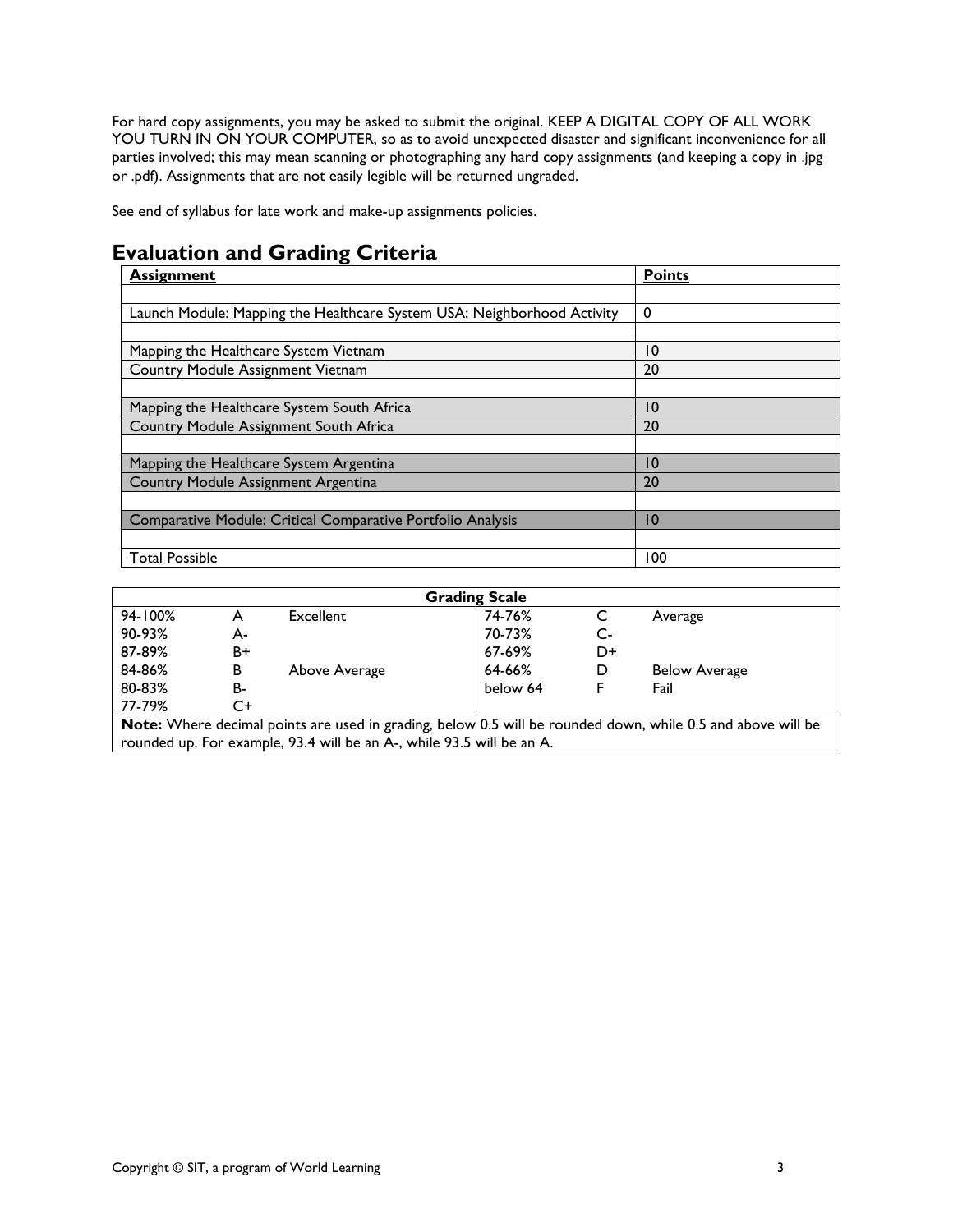# **Course Schedule**

This course is organized into an introduction class and four subsequent modules. See the program calendar for corresponding dates of class sessions.

# **Course Introduction: Washington, DC, USA**

#### **Lectures and Readings**

| <b>Session</b>  | Lecture Topic              | <b>Key Concept</b>  | Reading                                                |
|-----------------|----------------------------|---------------------|--------------------------------------------------------|
| PH <sub>1</sub> | Intro: Debriefing basic    | Social Determinants | <sup>1</sup> Course reader (sent pre-launch as part of |
|                 | concepts from the readings | of Health           | the pre-departure readings)                            |

*Field Activities and Guest lectures associated with this Country Module:* 

*ACA Guest Lecture, DC Health Disparities Guest Lecture, Neighborhood Day, Case Study Day, Health Care Center Site Visits*

# **Public Health Course Readings:**

The Course Reader is distributed prior to the program and assigned as part of pre-departure assignments. The reader is comprised of no-cost open-source documents available online. (Students must download the readings on their own.) We will not provide hard copies of these web resources, but you may print them on your own. The readings will provide an overview of fundamental Public Health concepts and inform material introduced by local faculty in each country. Be prepared to discuss the course readings in the first Public Health class at the launch.

## **Required**

- 1. What is Public Health? *(Click through all of drop-down menus to review)* <http://www.aspph.org/discover/>
- 2. Braveman, P. and Gruskin, S. 2003. Defining equity and health. Journal of Epidemiological Community Health. Apr; 57(4):254-8. <http://jech.bmj.com/content/57/4/254.full.pdf+html>
- 3. *Global Health Watch* (open source documents) Specific readings and web addresses below. NOTE: These are important but long. You need to skim for the big ideas and not get caught up reading for detail! Seriously—just skim!
	- a. Review the Global Health Watch Homepage <https://www.ghwatch.org/about.html>
	- b. Click here to see GHW 4—choose one article per section to explore <https://www.ghwatch.org/node/45484.html>

# **Assignments:**

## **Mapping the Healthcare System USA:**

*This Mapping the Healthcare System assignment will repeat in each country. Continue to refer back to this page for directions and the grading rubric. This is thus a building assignment—be as detailed as you can in each country context. At the US program launch, we will review this assignment and practice it together.*

By the end of the second week of each country program, you will be expected to understand and be able to describe the basics of how the country's healthcare system is organized, and how this shapes people's access to prevention and care. In order to do this assignment well, you will need to be engaged in lectures, seek out information, talk with people, and be observant to learn about the healthcare system in each country context.

This assignment will contain a visual plus about 1,000 written words. You will demonstrate your knowledge in three steps:

- 1. Draw a map that shows an overview of the public health care system.
- 2. In about 700-800 words, you will narrate your map of the healthcare system, explain some of the strengths and challenges. Show that you have a clear concept of the major parts of the system.
- 3. Address one of these two aspects in your final 200-300 words: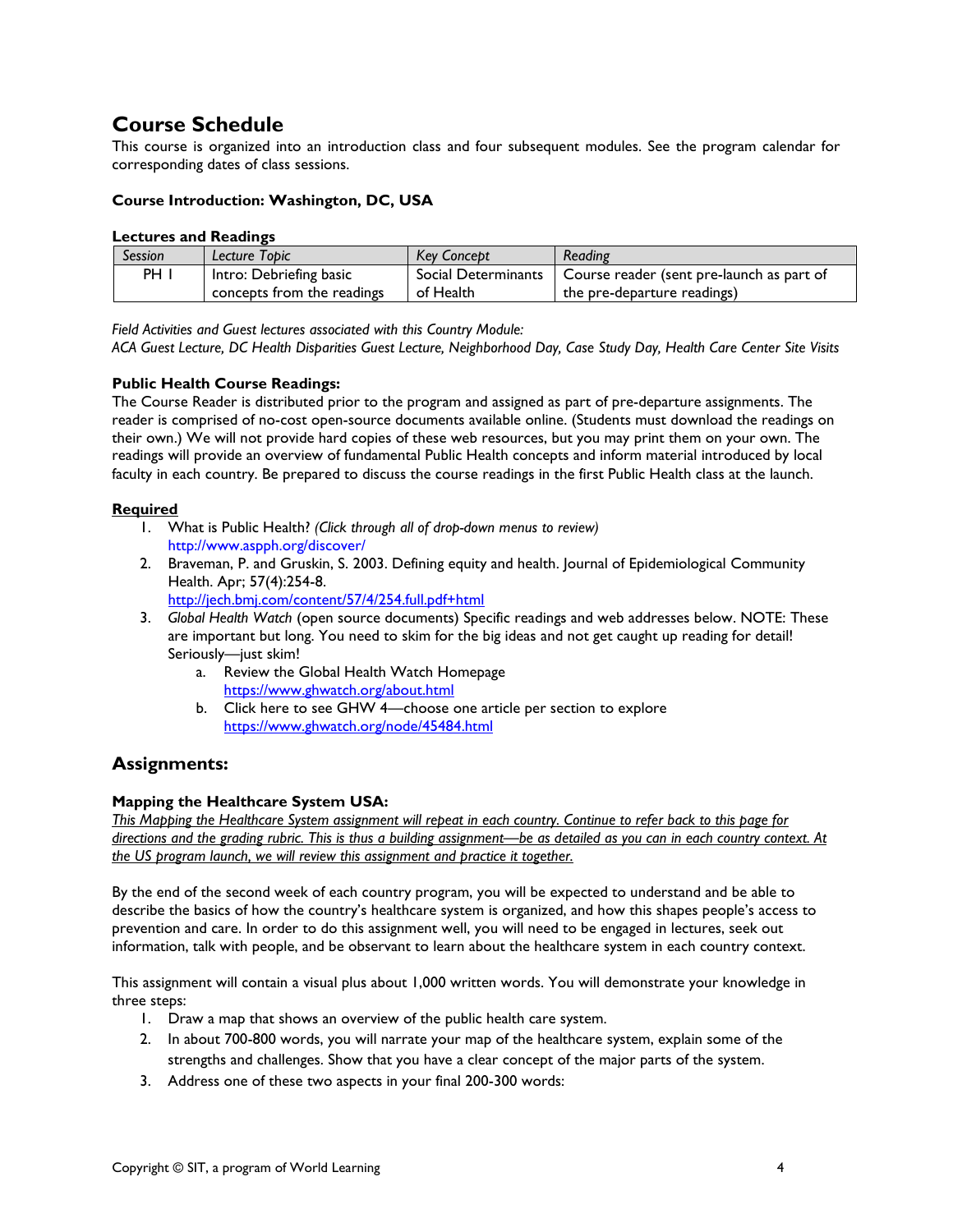- a. Address implications and relations to your case study topic. You do not need to have all case study connections fully fleshed out, but you should have some meaningful connections, and you may also include some of the questions you may have.
- b. Describe other systems and networks of care that complement or fill in gaps of the formal Public Health system.

The faculty and staff will assist you should you have questions about this assignment as you progress through the semester. It should be evident that your understanding of healthcare systems develops and becomes more sophisticated over the course of the semester. These assignments, along with your module assignments listed in the rest of the syllabus, will become part of your overall portfolio of PH assignments that you will use for your Module 4 assignment at the end of the semester.

# **Grading Rubric**

Except for in the US where the assignment is ungraded, the assignment will be graded as achieving one these grades consisting of an A, A-, B, or no credit. This is a simplified grading system, designed to assure that you do a minimum of B level work on these fundamental assignments. Consider this as a version of a "credit/no credit" assignment, in which there is a graduated expression of how well the "credit" has been achieved.

| 0 Points- No credit   | 8.5                    | 9.0                       | 9.5 or 10 points                  |
|-----------------------|------------------------|---------------------------|-----------------------------------|
| Does not make a       | A reasonable           | A reasonably thorough     | A clear and thorough              |
| meaningful attempt at | description however    | description with few      | description with few significant  |
| addressing the        | has factual errors;    | significant factual       | factual errors:                   |
| assignment;           |                        | errors:                   |                                   |
|                       | Needs more accurate    |                           | Provides accurate and             |
| Has multiple          | and necessary details; | Provides some accurate    | necessary details;                |
| inaccuracies and/or   |                        | and necessary details;    |                                   |
| needs supporting      | Ideas/examples are     |                           | Ideas/examples are 'unpacked'     |
| details:              | not well 'unpacked' or | Ideas/examples could      | and well contextualized:          |
|                       | contextualized:        | be more 'unpacked' and    |                                   |
| Supporting ideas and  |                        | properly                  | Connections to the case study/    |
| context are provided  | Connections to the     | contextualized;           | networks are clearly and          |
| superficially but not | case study/networks    |                           | thoughtfully made (questions      |
| accurate or are not   | need to be made        | Connections to the        | will still remain about this, but |
| 'unpacked' or         | more clearly           | case study/networks       | those questions can be            |
| examined:             | (questions will still  | are clearly made but      | identified in the paper);         |
|                       | remain about this, but | not as well thought out   |                                   |
| Limited or no         | those questions can    | (questions will still     | Paper is well-written and         |
| connections to case   | be identified in the   | remain about this, but    | meets the word requirement.       |
| studies are made;     | paper);                | those questions can be    |                                   |
|                       |                        | identified in the paper); | In addition to the above, a 10-   |
| Paper is not poorly   | Paper is acceptably    |                           | point paper is excellent, has a   |
| written or falls far  | written but not done   | Paper is well-written     | little something extra that sets  |
| short of the word     | well or does not meet  | and meets the word        | it apart, and shows effort        |
| requirement.          | the word               | requirement.              | beyond the basic requirements.    |
|                       | requirement.           |                           |                                   |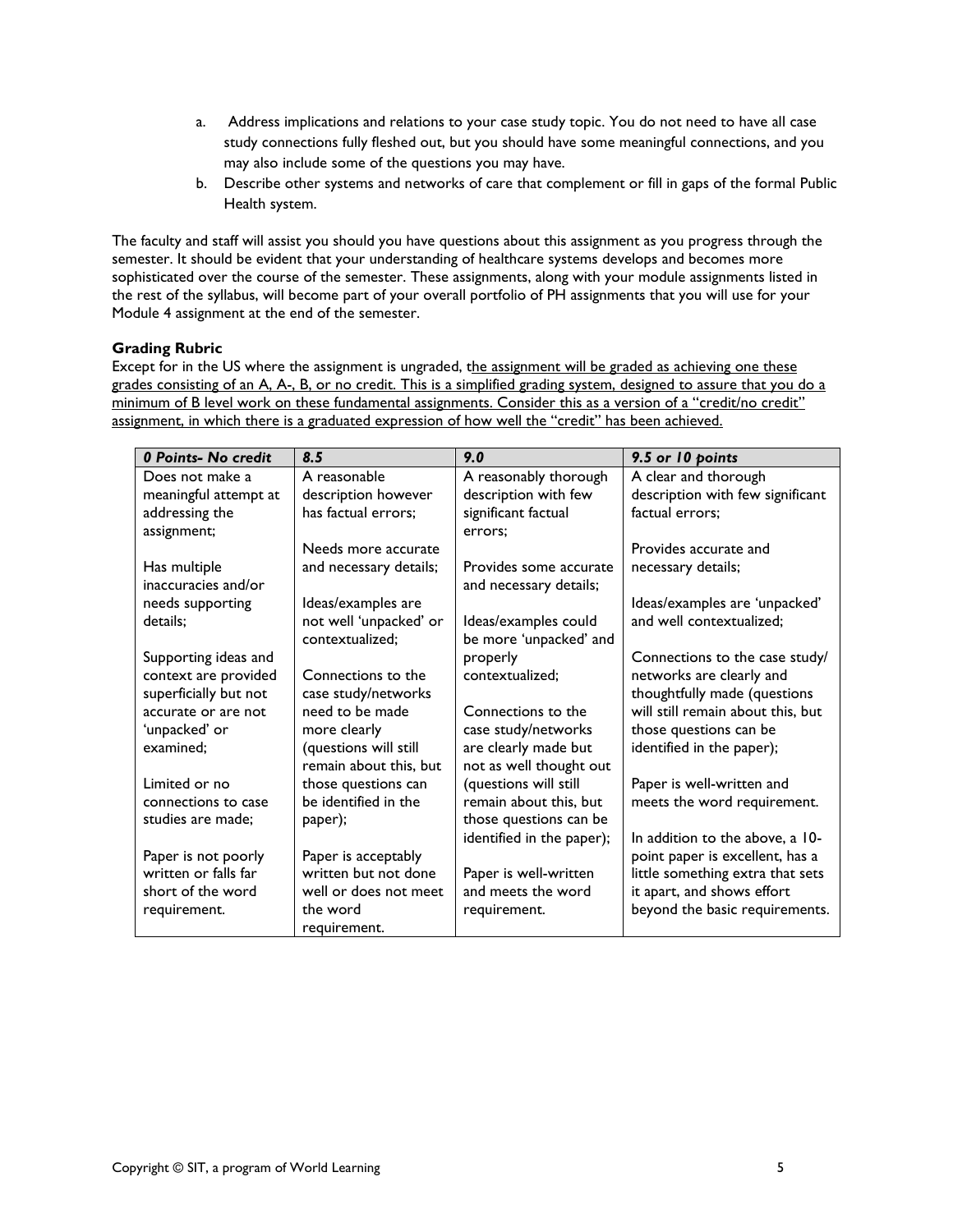# **Country Module: Hanoi, Vietnam**

| Session         | Lecture Topic                                                    | <b>Key Concept</b>                                                                | Reading                                                                                                                                                                                                                                                                                                                                                                                                                                                                                                                                                                                                                                                                                                                                                                                  |
|-----------------|------------------------------------------------------------------|-----------------------------------------------------------------------------------|------------------------------------------------------------------------------------------------------------------------------------------------------------------------------------------------------------------------------------------------------------------------------------------------------------------------------------------------------------------------------------------------------------------------------------------------------------------------------------------------------------------------------------------------------------------------------------------------------------------------------------------------------------------------------------------------------------------------------------------------------------------------------------------|
| PH <sub>2</sub> | Vietnam's<br>health care and<br>typical public<br>health issues  | "Three Profiles"<br>Aging, Mental<br>Health, and Injury                           | MOH. Annual Health Review 2016. pp. 66-69; 97-99.<br>Cohen E. (2016). Prevention strategies and mental health in<br>Vietnam. Journal of Social Sciences and Humanities. 2(5): 508-<br>518.<br>Le N.D.T. et al. (2019). Evaluation of an integrated multisector<br>campaign to increase child helmet use in Vietnam. Inj Prev.<br>$25(3)$ : 206-210.                                                                                                                                                                                                                                                                                                                                                                                                                                      |
| PH <sub>3</sub> | Disability,<br>challenges, and<br>the national<br>responses      | Disability, traditional<br>beliefs, stigma and<br>policy response                 | Palmer M, Groce N, Mont D, Nguyen OH, Mitra S (2015) The<br>Economic Lives of People with Disabilities in Vietnam. PLoS<br>ONE 10(7): e0133623. doi:10.1371/journal.pone.0133623<br>Institute for Studies of Society, Economic and Environment.<br>Ending Stigma: Assessment from the Perspectives of People<br>with Disabilities. Ha Noi 2017. pp. 10-17.<br>Lena M. Banks, Matthew Walsham, Hoang Van Minh, Vu Duy<br>Kien, Vu Quynh Mai, Tran Thu Ngan, Bui Bich Phuong, Dang<br>Ha Son, Nguyen Bao Ngoc, Doan Thi Thuy Duong, Karl<br>Blanchet & Hannah Kuper (2018). Disability-inclusive social<br>protection in Vietnam: A national overview with a case study from<br>Cam Le district. International Centre for Evidence in Disability<br>Research Report: London, UK. pp 16-28. |
| PH <sub>4</sub> | Mother and<br>child health<br>issues and<br>current<br>solutions | Maternal and child<br>mortality, nutrition,<br>equity, and<br>reproductive health | Monitoring The Situation of Women and Children. Vietnam<br>multiple indicator cluster survey 2014. Final Report, pp. 3-6,<br>pp. 20-23.<br>The Situation Analysis of Children in Vietnam 2016. Ha Noi<br>2017, pp. 98-100; 102-105, and 113-118.                                                                                                                                                                                                                                                                                                                                                                                                                                                                                                                                         |

#### **Lectures and Readings**

*Field Activities and Guest Lectures associated with this Country Module:* 

*PH2: Neighborhood Day; National Traditional Medicine HospitalDepartment of Traditional Medicine Visit PH3: District Health Centrel Visit*

*PH4: H'mong Village Visit, Home Stay Observation and Interview*

# **Assignments:**

# **Mapping the Healthcare System: Vietnam**

In light of your observations, lectures and readings, map out the Vietnamese healthcare system and draw connections to your case study topic. See full instructions listed under Mapping the Healthcare System USA (p.4).

# **Country Module Assignment Vietnam**

# **Essay on children's health**

Essay: Discuss and analyze a Vietnamese children's typical public health issue that you learned and observed from class and guest lectures, site visits, home stay as well as other field activities and program components. What is the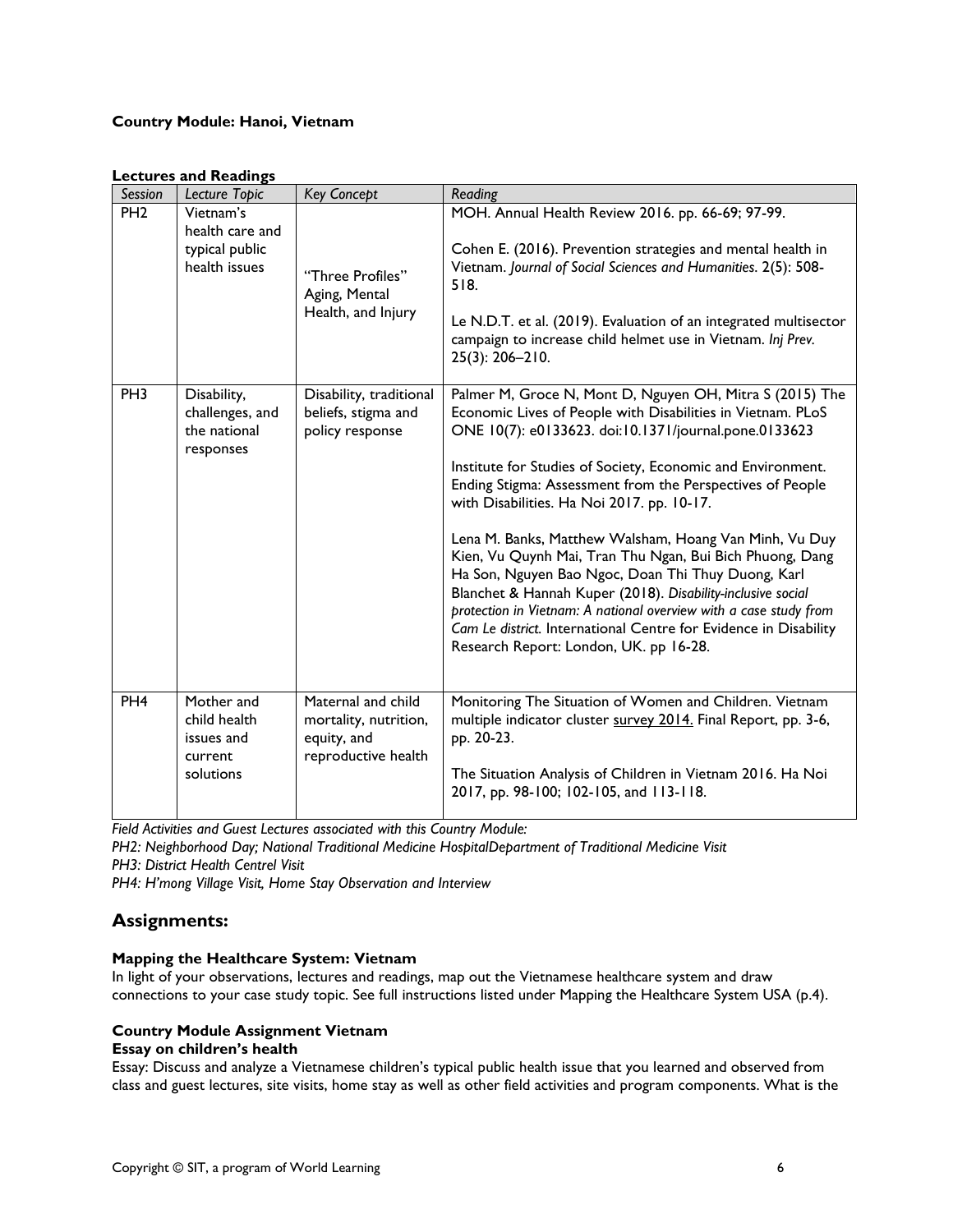main cause of that? How is it compared to your country? What is working well in Vietnam to address this issue? What is a challenge to resolve this issue?

Recognizing the limits of your knowledge base, and using your intellectual imagination, also consider what an intervention might look like:

- Imagine that you would have a chance to meet up with the families having the identified problem, what would you recommend them?
- Summarize and discuss your identified issue in about 700-800 words, and your recommendations in 350- 450 words. Your total writing should ba around 5 pages. Your essay must include the following points:
- Clearly distinguish the typical public health issue you observed
- Succinctly explain the main cause of the issue. Be thorough in your explanation but do not worry about being overly detailed
- Compare the situation to one in your country and propose a recommendation to a family that you meet up to help with the issue. Explain the rationale behind your recommendation. Why will this work in this particular community?
- Discuss the different actors that may be involved in carrying out your hypothetical intervention. Why is their participation crucial to the success of the intervention?

| <b>Points</b>  | $0 - 12$         | $13 - 14$        | $15 - 16$        | $17 - 18$           | $19 - 20$         |
|----------------|------------------|------------------|------------------|---------------------|-------------------|
| Observations   | Description of   | Some             | <b>Describes</b> | <b>Observations</b> | Observations      |
|                | observations     | descriptions of  | observations,    | are present and     | are richly,       |
|                | are lacking, no  | observations is  | but not          | descriptive,        | concisely         |
|                | evidence to the  | present, no      | succinctly,      | evidence is         | described,        |
|                | issue            | evidence to the  | evidence is not  | persuasive          | evidence is       |
|                |                  | issue            | persuasive       |                     | persuasive        |
| Analysis       | Overall analysis | Some analyses    | Good analysis    | Good analysis       | <b>Excellent</b>  |
|                | is weak and      | and some         | but some         | and good            | analysis to draw  |
|                | limited to       | references to PH | references to    | references to       | insightful        |
|                | cursory          |                  | <b>PH</b>        | <b>PH</b>           | conclusions       |
|                | conclusions, no  |                  |                  |                     |                   |
|                | reference to     |                  |                  |                     |                   |
|                | <b>PH</b>        |                  |                  |                     |                   |
| Recommendation | Recommenda-      | There are some   | Recommenda-      | Good and            | <b>Excellent</b>  |
|                | tion is weak or  | recommenda-      | tion but not     | appropriate         | recommenda-       |
|                | none             | tions            | appropriate to   | recommenda-         | tions             |
|                |                  |                  | the              | tions               |                   |
|                |                  |                  | context/local    |                     |                   |
| Components     | Assignment       | Assignment is    | Assignment is    | Assignment          | Assignment        |
|                | was turned in    | missing analysis | missing one part | addresses all       | strongly fulfills |
|                | late or is       | and              |                  | parts               | all parts         |
|                | missing most     | recommendation   |                  |                     |                   |
|                | parts            |                  |                  |                     |                   |

## **Country Module Assignment #1: Grading Rubric**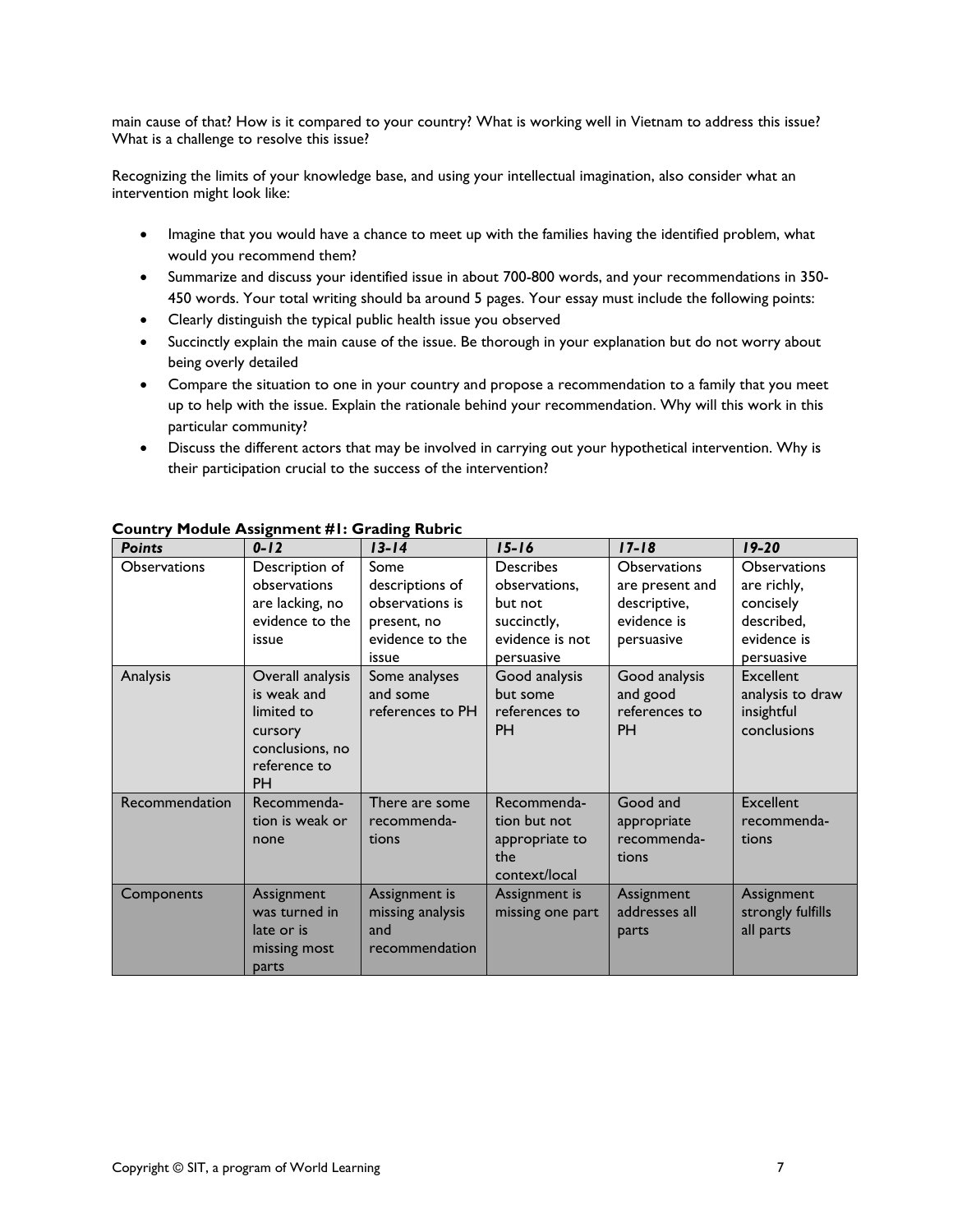# **Country Module: Cape Town, South Africa**

| Session                      | Lecture Topic                                                                                               | <b>Key Concept</b>                                                                                                                                                 | Reading                                                                                                                                                                                                                                                                                                                                                                                                                                                                                                                   |
|------------------------------|-------------------------------------------------------------------------------------------------------------|--------------------------------------------------------------------------------------------------------------------------------------------------------------------|---------------------------------------------------------------------------------------------------------------------------------------------------------------------------------------------------------------------------------------------------------------------------------------------------------------------------------------------------------------------------------------------------------------------------------------------------------------------------------------------------------------------------|
| PH <sub>5</sub><br>(2 hours) | Overview of South<br>Africa's public health<br>system, and profile of<br>the country's Burden<br>of Disease | quadruple burden of disease,<br>access to public health<br>system, social determinants<br>of health in South African<br>context                                    | Mayosi, Bongani M., et al. 2012. "Health<br>in South Africa: changes and challenges<br>since 2009." The Lancet, 380.9858. Pp.<br>2029-2043.                                                                                                                                                                                                                                                                                                                                                                               |
| PH <sub>6</sub>              | South Africa's Health<br>System: Past and<br>Present                                                        | Health Sytem in Transition;<br>Public Health and Human<br>Rights in South Africa;<br>formalization of traditional<br>healthcare system                             | London, Himonga, et al. 2015. "Social<br>solidarity and the right to health:<br>essential elements for people-centred<br>health systems." Health Policy and<br>Planning, 30(7). Pp. 938-945.<br>Coovadia, Hoosen, et al. 2009. "The<br>health and health system of South<br>Africa: historical roots of current public<br>health challenges." The Lancet,<br>374.9692. Pp. 817-834.<br>Recommended:<br>Mathee, A., 2011. Environment and<br>health in South Africa: Gains, losses,<br>and opportunities. 32(S1): S37-S43. |
| PH <sub>7</sub>              | Changing Landscapes<br>of Care                                                                              | National Health Insurance,<br>private healthcare in South<br>Africa & private/public<br>partnerships, community<br>engagement and community-<br>based care workers | Colvin, C.J. & Swartz, A., 2015. Extension<br>agents or agents of change? K. Maes,<br>ed. Annals of Anthropological Practice,<br>$39(1)$ , pp.29-41.<br>Versfeld, A. et al., 2018. Empathic<br>response and no need for perfection:<br>reflections on harm reduction<br>engagement in South Africa. Critical<br>Public Health, 28(3), pp.329-339.                                                                                                                                                                         |

#### **Lectures and Readings**

*Field Activities Associated with this Country Module:* 

*PH5: All programmatic elements that explore the current health system and burden of disease; most relevant are Neighborhood Day, the First Thousand Days guest lecture, the clinic visit with Sister Patel, the panel on TB care, PH6: Lectures that give a historical overview of the SA health system, and general South African history. This includes the history lectures on pre-colonial history & colonial history, and history from 1948-present, District Six Museum visit, the lectures on African religion and healing systems, Lwandle Labour Museum*

*PH7: Elements that explore the changing relations between state and non-state actors in public health, including field visits with NGOs, the Treatment Action Campaign, and Community Health Workers* 

# **Assignments:**

## **Mapping the Healthcare System: South Africa**

In light of your observations, lectures and readings, map out the South African healthcare system and draw connections to your case study topic. See full instructions listed under Mapping the Healthcare System USA (p.4).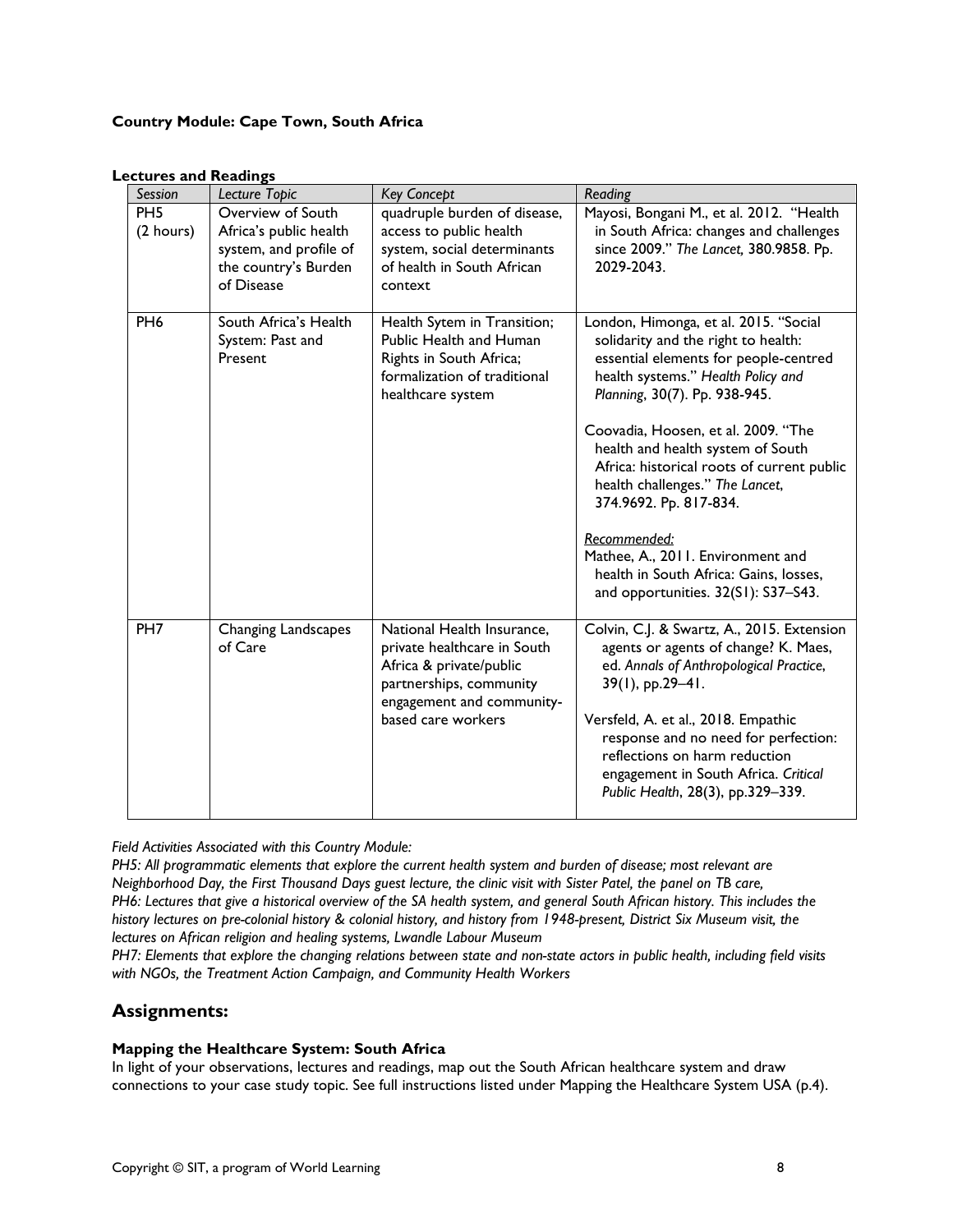# **Country Module Assignment South Africa**

## **Public Health Conference: Conference Paper or Poster**

In PH6 you will be given a summary of a proposed public health conference in South Africa with several possible conference sessions to which you can submit a paper or poster. You will asked submit an abstract with a conference paper or abstract with conference poster to one of the proposed sessions. You will be asked to demonstrate what you have learned in the local communities where you will spend time, choose one health condition to explore in more detail. In developing your conference proceeding, you might consider exploring the following questions, as well as the ways that they might intersect:

- How do your homestay family members and others explain what caused this condition?
- How is/was this condition experienced over time?
- Which social determinants of health contribute to the experience and treatment of this condition?
- What were some of the key factors that shaped the experience of this condition (e.g. Having access to sufficient information, having social support etc.)?
- What was the course of treatment for this condition?
- Which health care providers were consulted?
- Who else was included in the treatment process (e.g. Family, friends, community members, the state)?
- Which facilities and treatment regimens were accessed?

This assignment is comprised of two related components: an abstract (max. 300 words) that summarizes your overall paper or poster. The second part of the assignment is either a paper that adds detail to your abstract (at least 1,000 words), or if you prefer to present your ideas visually, you may choose to make a conference poster to present your work. Your poster can be any size but all elements should be clearly visible.

| <b>Points</b>                                     | $0 - 12$                                                                                                        | $13 - 14$                                                                             | $15 - 16$                                                                                                                                                | $17 - 18$                                                                                                                        | $19 - 20$                                                                                                                                                                       |
|---------------------------------------------------|-----------------------------------------------------------------------------------------------------------------|---------------------------------------------------------------------------------------|----------------------------------------------------------------------------------------------------------------------------------------------------------|----------------------------------------------------------------------------------------------------------------------------------|---------------------------------------------------------------------------------------------------------------------------------------------------------------------------------|
| <b>Conference</b>                                 | Did not identify                                                                                                | Conference                                                                            | Conference                                                                                                                                               | Conference                                                                                                                       | Conference                                                                                                                                                                      |
| <b>Poster</b>                                     | a relevant health<br>condition/<br>treatment<br>choices/<br>progression/<br>decisions                           | proceeding of<br>the condition<br>and its<br>treatment is<br>unclear and<br>confusing | proceeding<br>clear, yet<br>unsophisticated.<br>Makes some<br>connections<br>between<br>experience of<br>the condition,<br>treatment<br>options, actors. | proceeding<br>demonstrates<br>appreciation<br>of relevant<br>elements that<br>shape<br>experience/<br>treatment of<br>condition. | proceeding<br>demonstrates<br>appreciation of<br>relevant elements that<br>shape experience/<br>treatment of condition.<br>as well as connections<br>between these<br>elements. |
| <b>Integrates</b><br>program<br><b>Components</b> | Does not cite<br>evidence from<br>program<br>components                                                         | Integrates<br>minimal<br>evidence from<br>program<br>components                       | Integrates<br>limited<br>evidence from<br>program<br>components                                                                                          | Uses evidence<br>from program<br>components,<br>but not<br>exceptionally<br>well                                                 | Utilizes strong and<br>insightful evidence in<br>both the map and the<br>explanation                                                                                            |
| <b>Writing</b><br><b>Style</b>                    | Writing style is<br>not<br>comprehensible.<br>A number of<br>spelling and<br>grammar<br>mistakes are<br>present | Writing style is<br>confusing and<br>mistakes are<br>present                          | Writing style is<br>straightforward<br>and not<br>compelling.<br>Some mistakes<br>may be present                                                         | <b>Writing style</b><br>is fluid,<br>language is<br>somewhat<br>compelling.<br>No mistakes<br>present                            | Writing style includes<br>compelling language,<br>no spelling/ grammar<br>errors present                                                                                        |
| <b>Components</b>                                 | Assignment was<br>turned in late or<br>is missing most<br>components                                            | Assignment is<br>missing several<br>components                                        | Assignment is<br>missing some<br>components                                                                                                              | Assignment<br>addresses all<br>components                                                                                        | Assignment strongly<br>fulfills all components<br>outlined in prompt                                                                                                            |

**Country Module Assignment South Africa: Grading Rubric**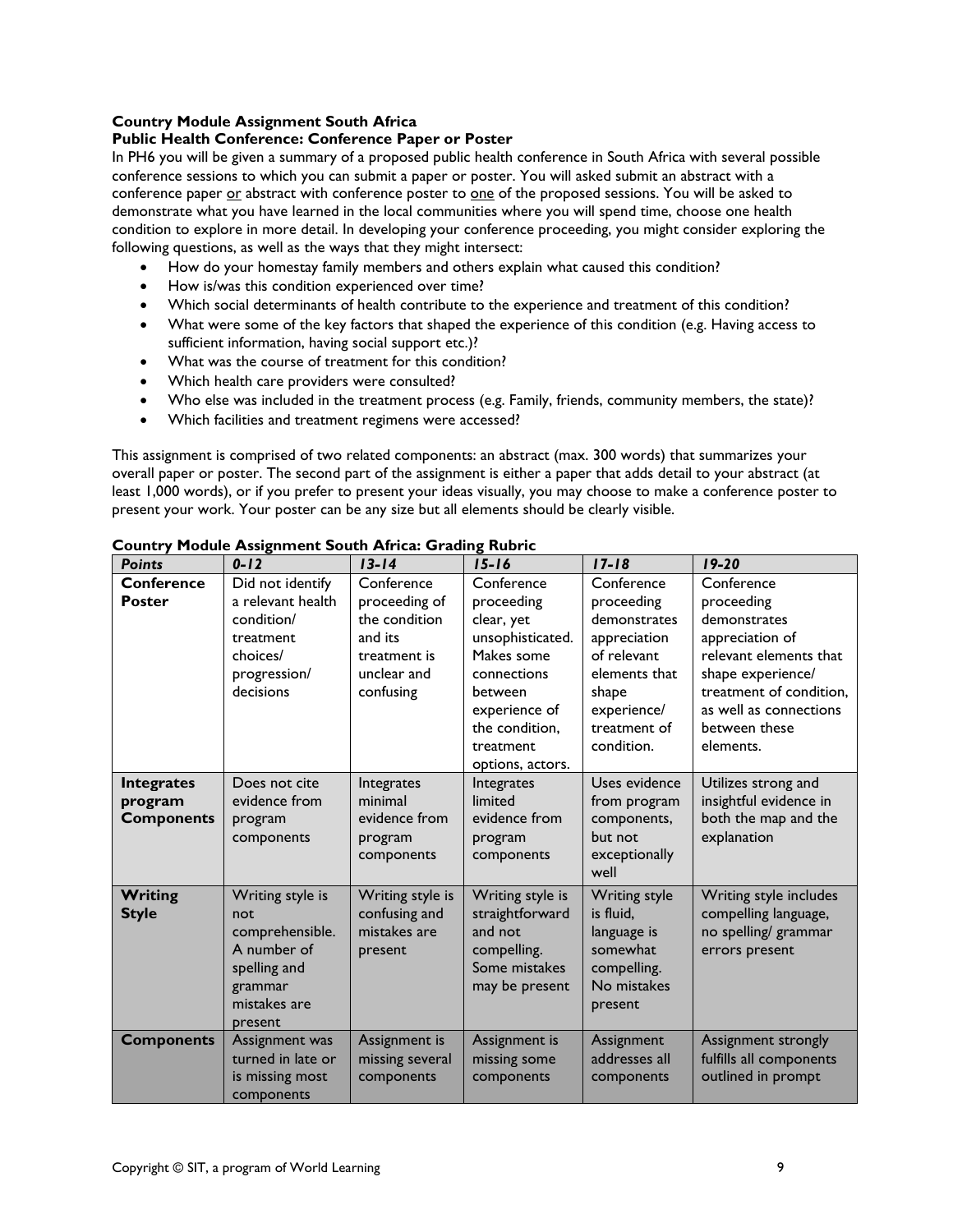# **Country Module: Buenos Aires, Argentina**

# **Lectures and Readings**

| Session         | Lecture Topic                                                                                  | <b>Key Concept</b>                                                                                                   | Reading                                                                                                                                                                                                                                                                                                                                                                                                                                                                                                                                                                                                                                                                                                                                                                                                                                               |
|-----------------|------------------------------------------------------------------------------------------------|----------------------------------------------------------------------------------------------------------------------|-------------------------------------------------------------------------------------------------------------------------------------------------------------------------------------------------------------------------------------------------------------------------------------------------------------------------------------------------------------------------------------------------------------------------------------------------------------------------------------------------------------------------------------------------------------------------------------------------------------------------------------------------------------------------------------------------------------------------------------------------------------------------------------------------------------------------------------------------------|
| PH <sub>8</sub> | Argentina's<br>health<br>system                                                                | Tripartite health system;<br>right to health;<br>decentralization; primary<br>healthcare                             | Required:<br>Penchaszadeh V, Leone F, Rovere M. 2010. "The<br>health system in Argentina: an unequal struggle<br>between equity and the market." IJPH, 7(4). Pp. 350-<br>357.<br>Recommended:<br>Heredia N, Laurell AC, Feo O, Noronha J, González-<br>Guzmán R, Torres-Tovar M. 2015. "The right to<br>health: what model for Latin America?" Lancet,<br>385(9975). Pp. 34-7.                                                                                                                                                                                                                                                                                                                                                                                                                                                                        |
| PH <sub>9</sub> | Health<br>inequalities<br>in<br>Argentina:<br>the case of<br>metropolita<br>n Buenos<br>Aires  | Health inequalities; spatial<br>inequality; urbanization                                                             | Required:<br>Forster T et al. 2019. "Globalization and health equity:<br>The impact of structural adjustment programs on<br>developing countries". Social Science & Medicine.<br>[Epub ahead of print]<br>Saccomano C. 2015. "Inequality in Buenos Aires and<br>the causes of spatial segregation: Two sides of the<br>same coin". Institut Barcelona d' Estudis<br>Internacionals. 20 pp.<br>Recommended:<br>Bilal U et al. 2019. "Inequalities in life expectancy in six<br>large Latin American cities from the SALURBAL<br>study: an ecological analysis". Lancet Planet Health,<br>3. Pp. e503-10<br>Diez Roux AV, Franklin TG, Alazraqui M, Spinelli H.<br>2007. "Intraurban variations in adult mortality in a<br>large Latin American city". Journal of Urban Health:<br>Bulletin of the New York Academy of Medicine,<br>84(3). Pp. 319-333. |
| <b>PH10</b>     | Argentina's<br>health<br>profile:<br>malnutrition<br>from a food<br>sovereignty<br>perspective | Food sovereignty; food<br>security; Big Food; double<br>burden of malnutrition;<br>genetically modified soy<br>model | Stuckler D, Nestle M. 2012. "Big Food, Food Systems,<br>and Global Health". PLoS Med, 9(6). Pp. e1001242<br>Leguizamón A. 2016. "Environmental injustice in<br>Argentina: struggles against genetically modified<br>soy." Journal of Agrarian Change, 16(4). Pp. 684-<br>692.                                                                                                                                                                                                                                                                                                                                                                                                                                                                                                                                                                         |

*Field Activities and Guest lectures associated with this Country Module:* 

*PH8: Case studies activities, visit to PHC centers, rural visit, informal settlement visit PH9: Case studies activities, visit to PHC centers, neighborhood day, informal settlement visit, rural visit PH10: Rural visit, visit to PHC center, health workers' panel*

# **Assignments:**

## **Mapping the Healthcare System Argentina**

In light of your observations, lectures and readings, map out the Argentinian healthcare system and draw connections to your case study topic. See full instructions listed under Mapping the Healthcare System USA (p.4).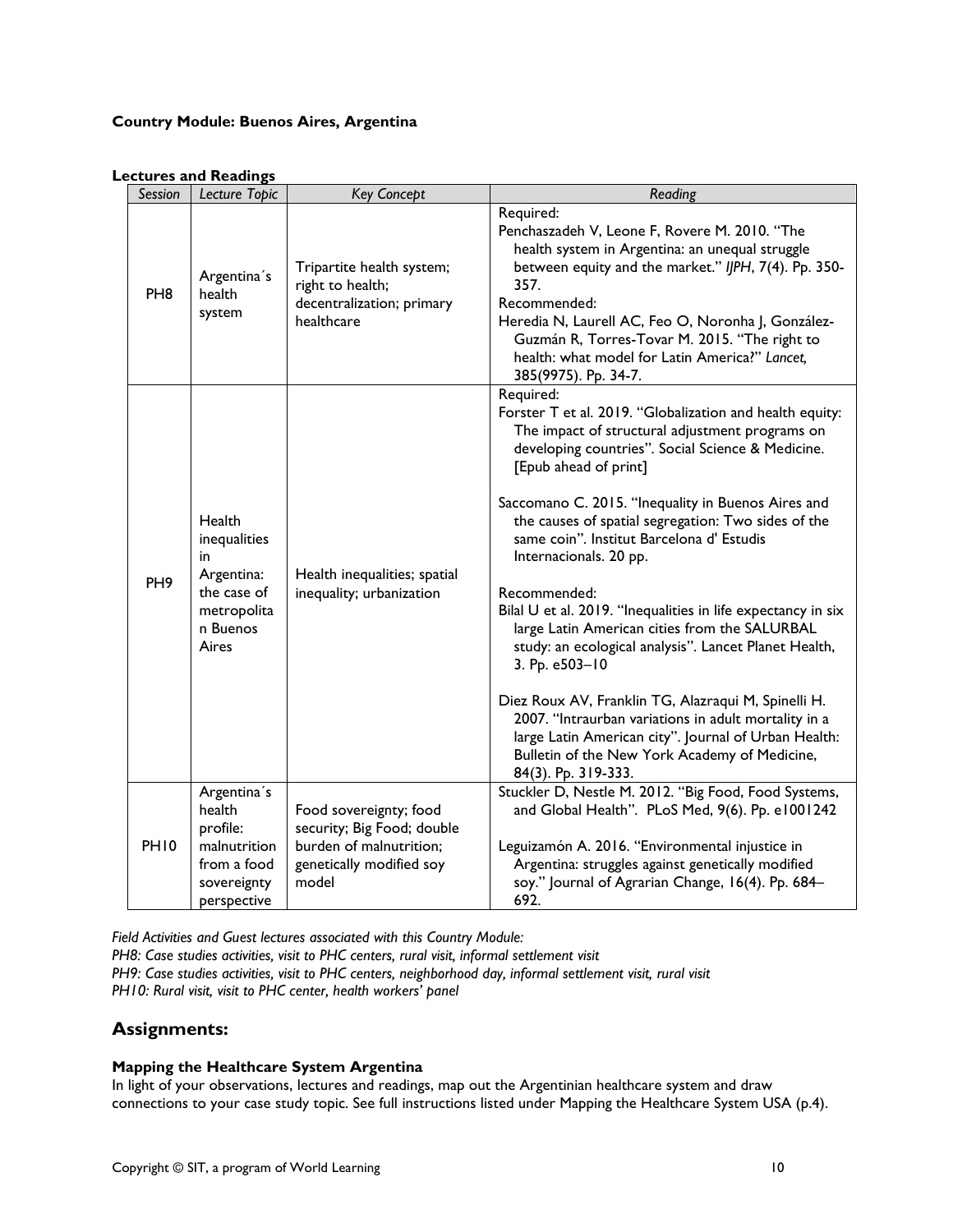# **Country Module Assignment Argentina Argentina´s contribution to the "perfect health system"**

Based on the idea of Mark Britnell´s book "In search of the perfect health system", write an essay, of no more than 1500 words, in which you identify what Argentina´s health system could contribute to the "perfect health system". In doing so, make sure to include the following points:

- A clear identification of which feature of the health system you´ve chosen, such as a core principle e.g. universality, a key component e.g. health workforce or a specific health policy e.g. elderly care.
- A description of the feature identified, clearly explaining its comparative strength and highlighting any existing tensions.
- An analysis of the broader underlying social issues which could help to explain the strength of the feature you´ve chosen.
- The establishment of connections to other program components.
- A conclusion in which you share your personal impressions of the feature, in the context of your Public Health program experience.

| <b>Points</b>                                                                 | $0 - 12$                                                                                                 | $13 - 14$                                                                                                        | $15 - 16$                                                                                                | $17 - 18$                                                                                                                                                   | $19 - 20$                                                                                                                                                                |
|-------------------------------------------------------------------------------|----------------------------------------------------------------------------------------------------------|------------------------------------------------------------------------------------------------------------------|----------------------------------------------------------------------------------------------------------|-------------------------------------------------------------------------------------------------------------------------------------------------------------|--------------------------------------------------------------------------------------------------------------------------------------------------------------------------|
| Components                                                                    | Assignment was<br>turned in late or<br>is missing most<br>components                                     | Assignment is<br>missing<br>several<br>components                                                                | Assignment is<br>missing some<br>components                                                              | Assignment<br>addresses all<br>components                                                                                                                   | Assignment<br>strongly fulfills all<br>components<br>outlined in<br>prompt                                                                                               |
| Identification,<br>description<br>and analysis of<br>health system<br>feature | No health system<br>feature is<br>identified;<br>description and<br>analysis aren't<br>comprehensible    | Health system<br>feature is not<br>clearly<br>identified;<br>poor or<br>confusing<br>description<br>and analysis | Health system<br>feature is clearly<br>identified;<br>description and<br>analysis are<br>unsophisticated | Health system<br>feature is clearly<br>identified;<br>description and<br>analysis<br>demonstrate an<br>adequate<br>understanding of<br>PH course<br>content | Health system<br>feature is clearly<br>identified;<br>description and<br>analysis<br>demonstrate a<br>deep and<br>insightful<br>understanding of<br>PH course<br>content |
| Integration of<br>other<br>program<br>components                              | Does not<br>integrate evidence<br>from program<br>components                                             | Integrates<br>minimal<br>evidence from<br>program<br>components                                                  | Integrates<br>limited evidence<br>from program<br>components                                             | Utilizes evidence<br>from program<br>components, but<br>not<br>exceptionally<br>well in<br>answering the<br>prompt                                          | Utilizes strong<br>and insightful<br>evidence from<br>program<br>components in<br>answering the<br>prompt                                                                |
| <b>Writing Style</b>                                                          | Writing style isn't<br>comprehensible.<br>A number of<br>spelling and<br>grammar mistakes<br>are present | <b>Writing style</b><br>is confusing<br>and mistakes<br>are present                                              | Writing style is<br>straightforward<br>and not<br>compelling.<br>Some mistakes<br>may be present         | Writing style is<br>fluid, language is<br>somewhat<br>compelling. No<br>mistakes are<br>present                                                             | <b>Writing style</b><br>includes<br>compelling<br>language, no<br>spelling/<br>grammar errors<br>present                                                                 |

# **Country Module Assignment Argentina: Grading Rubric**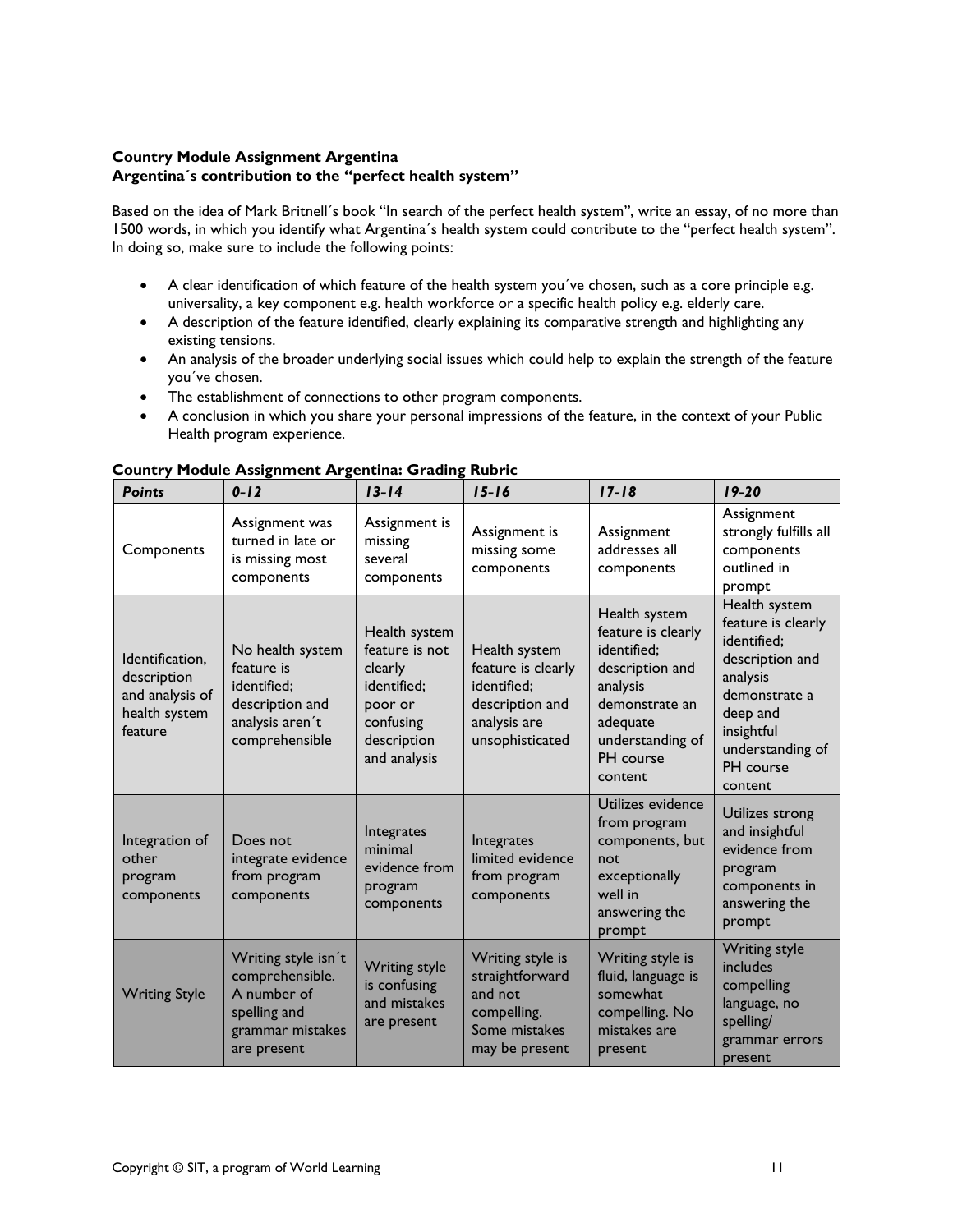## **Comparative Module: Buenos Aires, Argentina**

#### **Lectures and Readings**

| <b>Session</b> | Lecture Topic                               | <b>Key Concept</b>                     | Reading |
|----------------|---------------------------------------------|----------------------------------------|---------|
| <b>PHII</b>    | Discussion on the<br>comparative aspects of | Arc of personal<br>learning across the | None    |
|                | the PH and GH class<br>experiences          | PH and GH classes                      |         |

## **Assignment: PH/GH Comparative Auto-Ethnography, Individual Self-Assessment of Learning**

This assignment is shared between the PH and GH classes and is worth10 points in each class (total of 20 points, evenly distributed between the two classes).

**For this assignment you will complete three steps:**

- **1. Review your PH and GH work for the semester**
- **2. Complete an Individual Self-Assessment Rubric**
- **3. Write a narrative learning analyses to demonstrate the merit of your self-assessment**

## **Helpful Hints:**

*This assignment is meant to get you reflecting and thinking—not to do new research. Just build on what you have. The only new writing you will do is your responses to the questions in Step Three. Don't make this harder than it needs to be! Have a little fun with it!*

*\*\*\*NB\*\*\* All work (grading rubric, writing, and artifacts) should be submitted as ONE Word Doc or PDF file of a reasonable size. You can use an app like "PDF Compressor" to make your file size smaller, if needed.*

## **Step One: Review your PH and GH work for the semester**

Step One is a comparative, reflective activity, it has no written component. Compile, compare, and reflect upon the PH and GH portfolios of assignments you have built throughout the course of the semester. The idea is to review your work with an eye towards developing a more holistic sense of your learning across the two classes and the four countries—to get you thinking about your own work, analyzing your experiences, and strategizing how you will assess and demonstrate your learning in steps two and three.

Questions you may ask yourself when reviewing your work include:

- 1. How do the portfolios of assignments demonstrate your learning?
- 2. What has changed in your understanding of public health, globalization, everyday experiences of health, wellbeing, disease, or illness?
- 3. What interplay have you noticed between public health and globalization?
- 4. What connections have you been able to make between local experiences and national or global policies/trends?
- 5. Have you noticed that your own work took on a certain theme or interest?
- 6. What are you passionate about and how has that impacted your foci this semester?

## **Step Two: Complete an Individual Self-Assessment Rubric**

You will assess your reflexivity and overall intellectual engagement, the ways in which you have made connections between public health and globalization, and how you have integrated class content and your experiences in all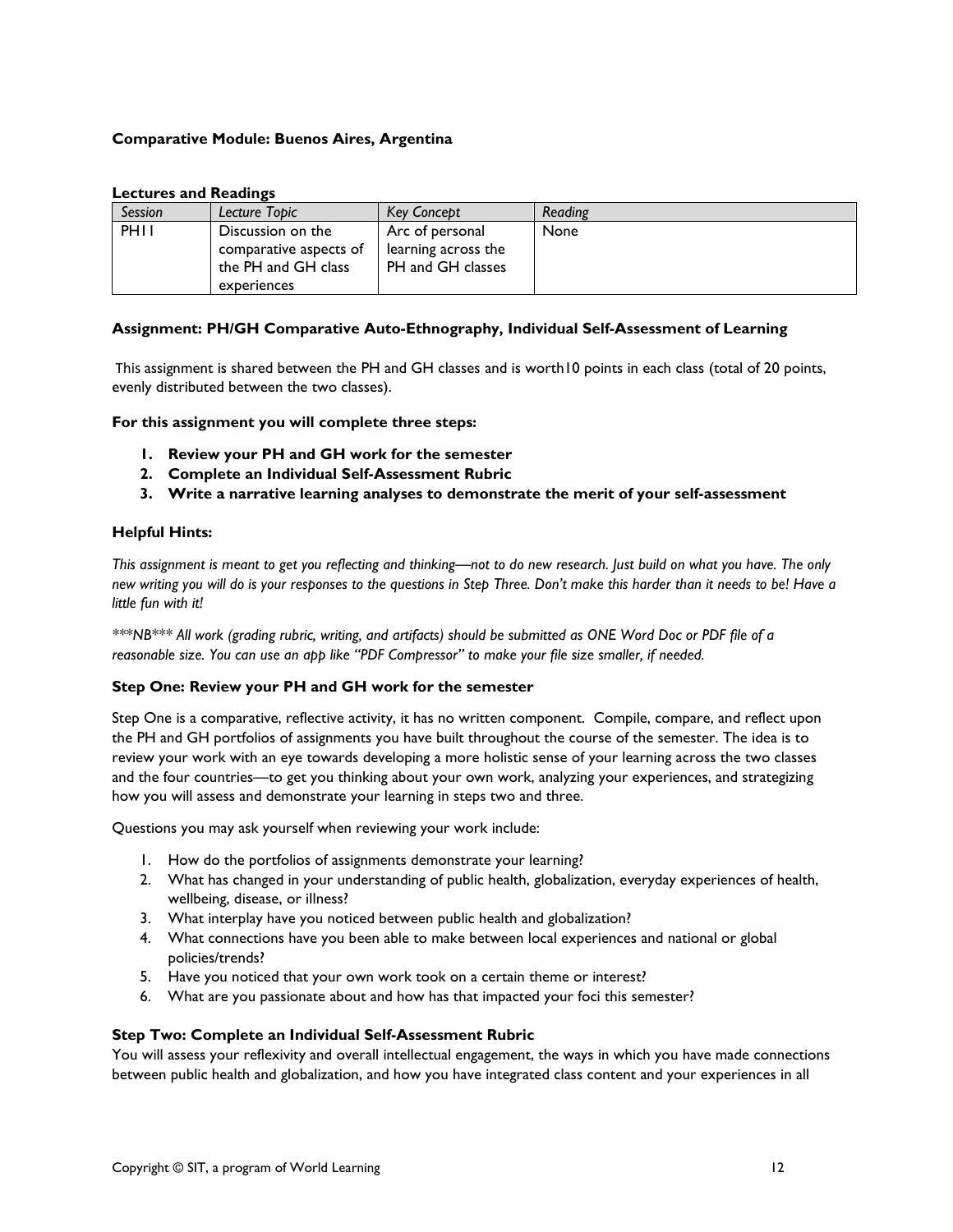four countries into your learning process.

Copy and complete this individual self-assessment rubric. In "Step Three" you will offer a comparative analysis of your work across the semester to demonstrate the merit of your self-assessment. As long as the narrative you offer in Step Three supports the grade you give yourself on this rubric, *YOU WILL RECEIVE THE GRADE YOU ASSIGN YOURSELF*.

# **Step Three: Write a narrative learning analyses to demonstrate the merit of your self-assessment**

Respond to each prompt. You may either answer them one at a time or as a single flowing narrative. Your total response to Step Three should be no more than 1500 words, **plus** artifacts or copies of assignments as required by the prompt. You must submit artifacts.

## **Helpful Hints:**

*For questions 2 and 3, choose assignments you have produced this semester and other artifacts (items, photos, or other items that you have collected along the way) and organize them so that they tell a story of your learning. For questions 2 and 3, include a snapshot of your portfolio assignments or artifacts (or a copy/paste of your assignment/writing) so I can see the items you reference when I read your analysis. Remember: Don't make this harder than it needs to be! Have a little fun with it!*

- 1. Be reflective—what have you learned by comparing public health and globalization across the semester? How has your learning in the PH and GH classes contributed to a more sophisticated understanding of how public health and globalization are related? Where does this learning leave you in your personal sensibilities about the critical issues in both public health and globalization?
- 2. Select 2 portfolio assignments from each of your PH and GH portfolios (total of 4 assignments you completed) that demonstrate your intellectual engagement and integration of the content of these classes into a broader set of interrelated ideas. The assignments you choose should allow you to build out an analysis that incorporates comparisons between countries, as well as comparisons between the two classes and perspectives taught in each class. The goal is to demonstrate that you have developed an understanding of how public health and globalization are interrelated and mutually impactful. Include a snapshot of your portfolio assignments or a copy/paste of writing so I can see the assignments when I read your analysis.
- 3. Select 2 or 3 "artifacts" that are meaningful to you these should be items that specifically relate to your journey of learning about and understanding of the interplay between public health and globalization in the countries we have visited. These "artifacts" can be photographs that you have taken, pieces of personal writing, or other items you have collected along the way. These are not full portfolio entries, but could be excerpts from your classwork. Include a snapshot of your artifacts or a copy/paste of writing so I can see the artifacts when I read your analysis. Analyze the artifacts to show how they offer a narrative of reflective learning across the semester. For example, you may include three photos you took that represent how macro forces of globalization play out in everyday experiences of health… or you may include a photo of a train ticket and a bit from a journal entry to demonstrate how one particular excursion encapsulates your learning or inspired it. The goal here is to show integrated, holistic learning that draws on your classes, but also your semester experience at large.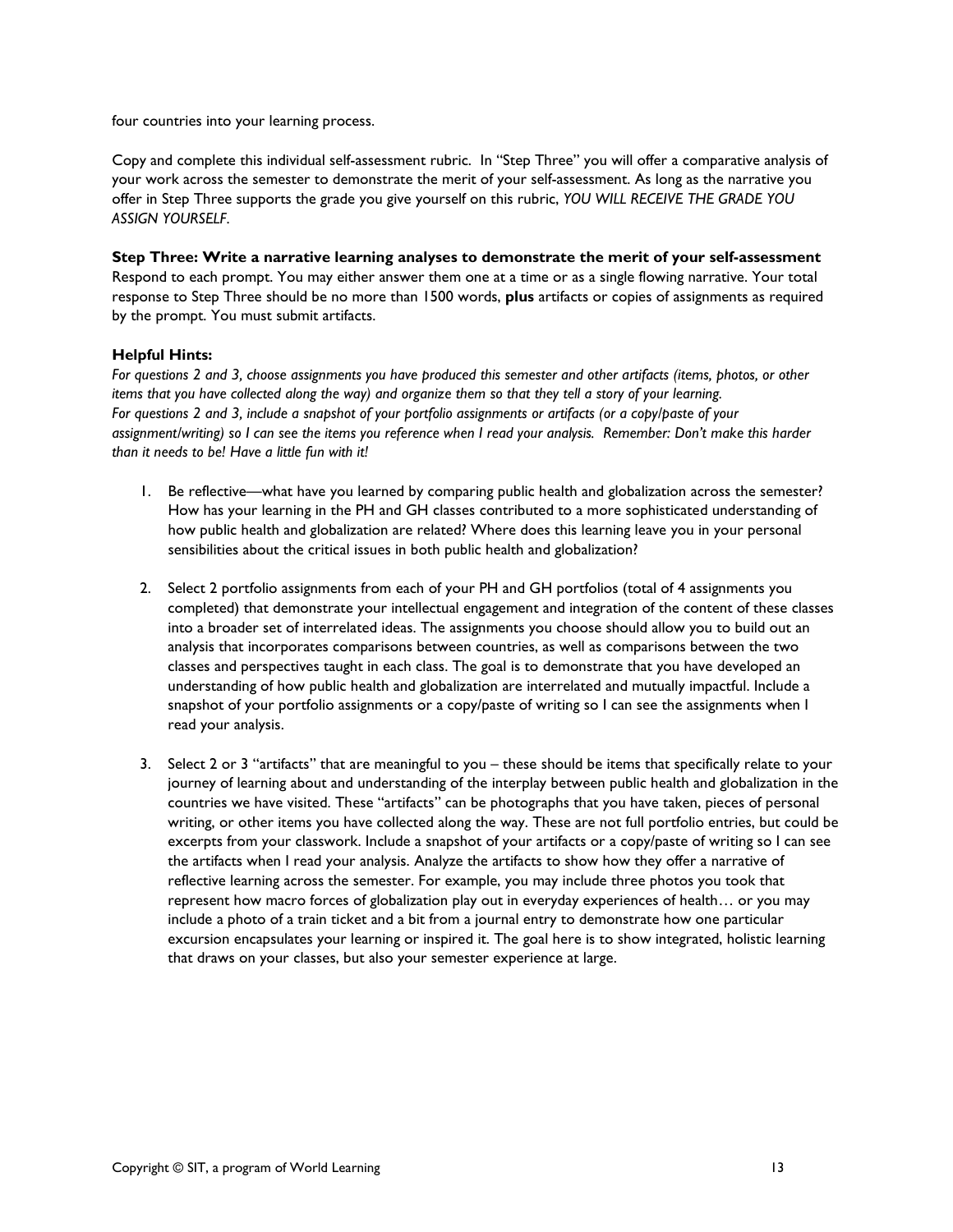# **Critical Comparative Portfolio Analysis Grading Rubric/Worksheet**

*Directions: Each row addresses a learning objective to be assessed in this assignment. For each row, consider the grading rubric and the qualities associated with each point value. In the last column of the rubric worksheet, give yourself the points you feel are fair and accurate for that row. Then add the values in the last column to calculate your overall score for the assignment. Note: there is a total of 20 points available.* 

| <b>Points</b>                                                                                                                               | $0 - 3$                                                                                                            | $3 - 4$                                                                                                                                                        | $4 - 5$                                                                                                                                                         | $5-6$                                                                                                                                                                               | <b>YOUR GRADE</b> |
|---------------------------------------------------------------------------------------------------------------------------------------------|--------------------------------------------------------------------------------------------------------------------|----------------------------------------------------------------------------------------------------------------------------------------------------------------|-----------------------------------------------------------------------------------------------------------------------------------------------------------------|-------------------------------------------------------------------------------------------------------------------------------------------------------------------------------------|-------------------|
| <b>Reflexivity and</b><br>Intellectual<br><b>Engagement</b>                                                                                 | Student does not<br>reflect on own<br>experiences as<br>learning develops                                          | Student minimally<br>reflects on<br>learning, does not<br>develop lines of<br>inquiry across the<br>semester                                                   | Student reflects on<br>own learning<br>meaningfully, makes<br>an attempt at<br>developing lines of<br>inquiry across the<br>semester                            | Student reflects<br>on own learning<br>in critical and<br>creative ways,<br>develops clear<br>lines of inquiry<br>across the<br>semester                                            |                   |
| <b>Retrospectively</b><br>integrate PH<br>and GH course<br>materials to<br>demonstrate<br>interplay of<br>concepts, and<br>real life impact | Cannot<br>demonstrate<br>interplay of PH<br>and GH<br>concepts, or real<br>life impact                             | Can minimally<br>demonstrate<br>interplay of PH<br>and GH concepts,<br>make some<br>attempts to show<br>how these<br>concepts translate<br>to real life impact | Can meaningfully<br>demonstrate<br>interplay of PH and<br>GH concepts to<br>show a few<br>examples of how<br>these concepts<br>translate to real life<br>impact | Can deeply<br>demonstrate<br>interplay of PH<br>and GH concepts<br>to show well<br>developed<br>understanding of<br>how concepts<br>translate to real<br>life impact                |                   |
| <b>Integrate GH</b><br>and PH with<br>overall IHP<br>learning to<br>demonstrate<br>comparisons<br>among<br>countries and<br>disciplines     | Cannot<br>demonstrate<br>comparisons<br>relevant to PH or<br>GH among<br>different<br>countries and<br>disciplines | Can minimally<br>demonstrate<br>comparisons<br>relevant to PH or<br>GH among<br>different countries<br>and disciplines                                         | Can meaningfully<br>demonstrate<br>comparisons<br>relevant to PH or<br>GH among different<br>countries and<br>disciplines with a<br>few compelling<br>examples  | Can demonstrate<br>thoughtful,<br>organized<br>comparisons<br>relevant to PH or<br>GH among<br>different<br>countries and<br>disciplines with<br>compelling or<br>creative examples |                   |
| <b>Effort</b>                                                                                                                               |                                                                                                                    | Give yourself up to 2 points for effort.                                                                                                                       |                                                                                                                                                                 |                                                                                                                                                                                     |                   |
| ADD YOUR POINTS AND GIVE YOURSELF A FINAL GRADE                                                                                             |                                                                                                                    |                                                                                                                                                                |                                                                                                                                                                 |                                                                                                                                                                                     |                   |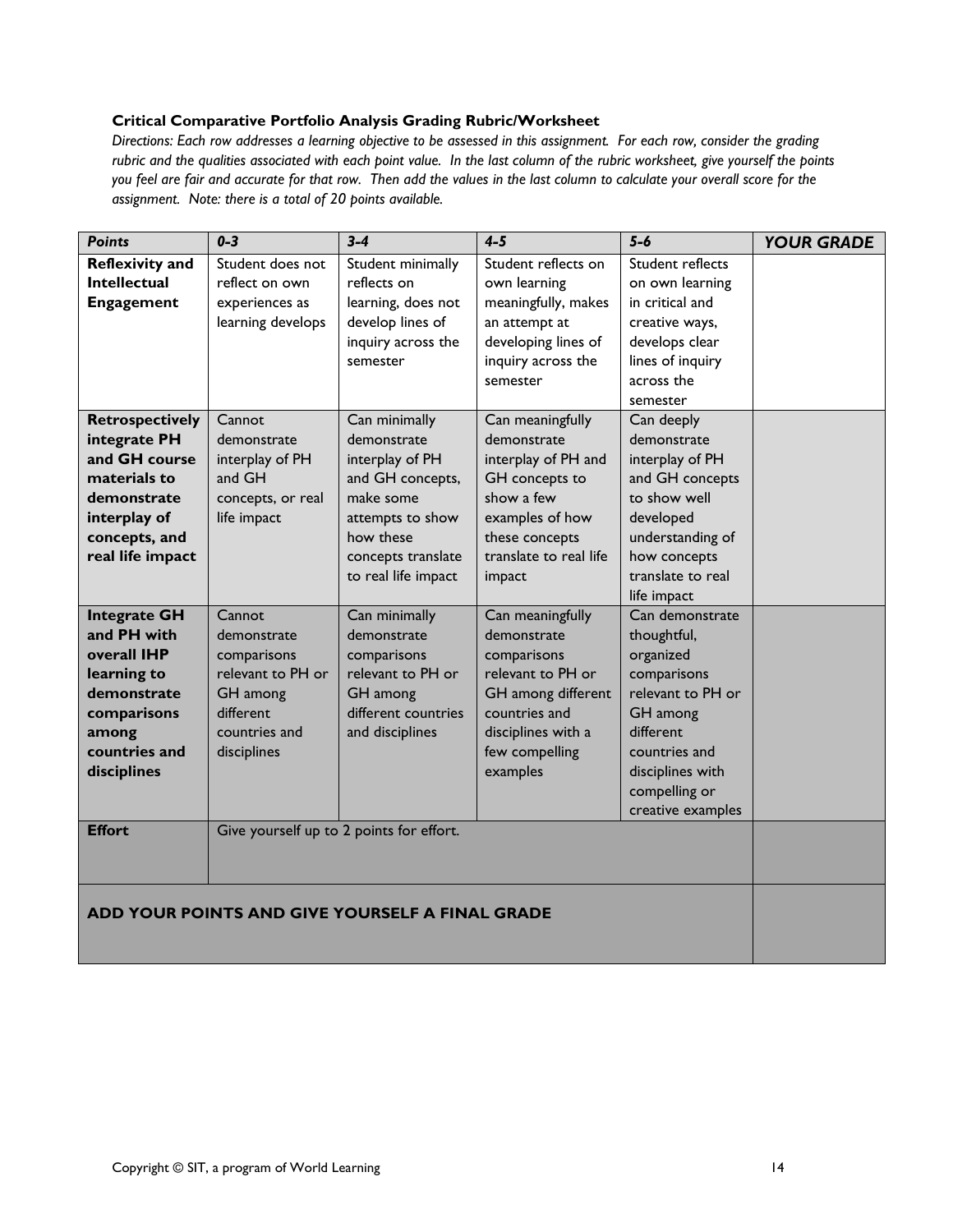## **Expectations and Policies**

#### **Class preparation**

This program is built upon the conviction that experiences result in deep insights and powerful learning. Course assignments are created to facilitate such first-hand learning opportunities. Dialogue in class about these insights and participation in these activities is critical. For this reason, your participation is required. As a learning community, each one of us influences the learning environment. Please take responsibility for your role in this environment and come to class prepared and ready to engage with others in a positive and thought-provoking manner.

#### **Technology in the classroom**

Electronic devices are critical tools for learning and communication, but our IHP courses prioritize engaged conversations unhindered by personal electronic devices. *Students, faculty, and visitors are expected to keep cell phones, laptop computers, and other devices out of sight, sound, and mind during class sessions*. There will be times when technology is needed for presentations or projects. Faculty will advise students of these times. Of course, students with accommodations are always welcome to have the technology needed.

#### **Participation**

IHP is an experiential learning program. You have to show up to have the experience. As such, participation is a minimum expectation, not generally to be rewarded with class credit. Students are expected to attend all classes, guest lectures, and field activities unless they have a medical excuse that has been communicated and approved of by IHP staff, faculty, or Fellow. *Missing one class means a small makeup assignment (as determined by the faculty); missing two classes means a sizable makeup assignment; missing three classes means a grade reduction of 2% of the total course grade*. Failure to attend classes or field activities means that a student may not be eligible for credit from their universities, or could result in program dismissal.

#### **Materials**

All course readings will be electronically available from the first week. Hard copy of required course readings will be distributed once you arrive in each country, except in the case of the USA where the readings were sent to you as part of your pre-departure assignments. Students are responsible for downloading these materials and can print the optional readings at their own discretion. You may opt in or out of getting hard copies.

#### **Policy on deadlines**

Unless otherwise noted, coursework assignments are due on the day of the deadlines via Moodle (or on paper for a few assignments). Unexcused late work will result in a lower grade one full level per day (for example, a B will drop to a B-). No exceptions will be permitted; extensions are not given unless there are necessary circumstances. Exact deadlines for assignments will be confirmed by the instructor and provided to students at the start of each country program.

*Keep an additional copy of all work you turn in*, so as to avoid unexpected disaster and significant inconvenience for all parties involved; this may mean taking photos or scanning any handwritten assignments. Assignments that are not easily legible will be returned ungraded.

#### **Academic integrity**

Academic dishonesty is the failure to maintain academic integrity. It includes, but is not limited to, obtaining or giving unauthorized aid on an examination, having unauthorized prior knowledge of the content of an examination, doing work for another student, having work done by another person for the student, and plagiarism. Academic dishonesty can result in severe academic penalty, including failure of the course and/or dismissal from the institution/program.

Plagiarism is the presentation of another person's ideas or product as one's own. Examples of plagiarism are: copying verbatim and without attribution all or parts of another's written work; using phrases, charts, figures, illustrations, computer programs, websites without citing the source; paraphrasing ideas, conclusions or research without citing the course; and using all or part of a literary plot, poem, film, musical score, computer program, websites or other artistic product without attributing the work to its creator.